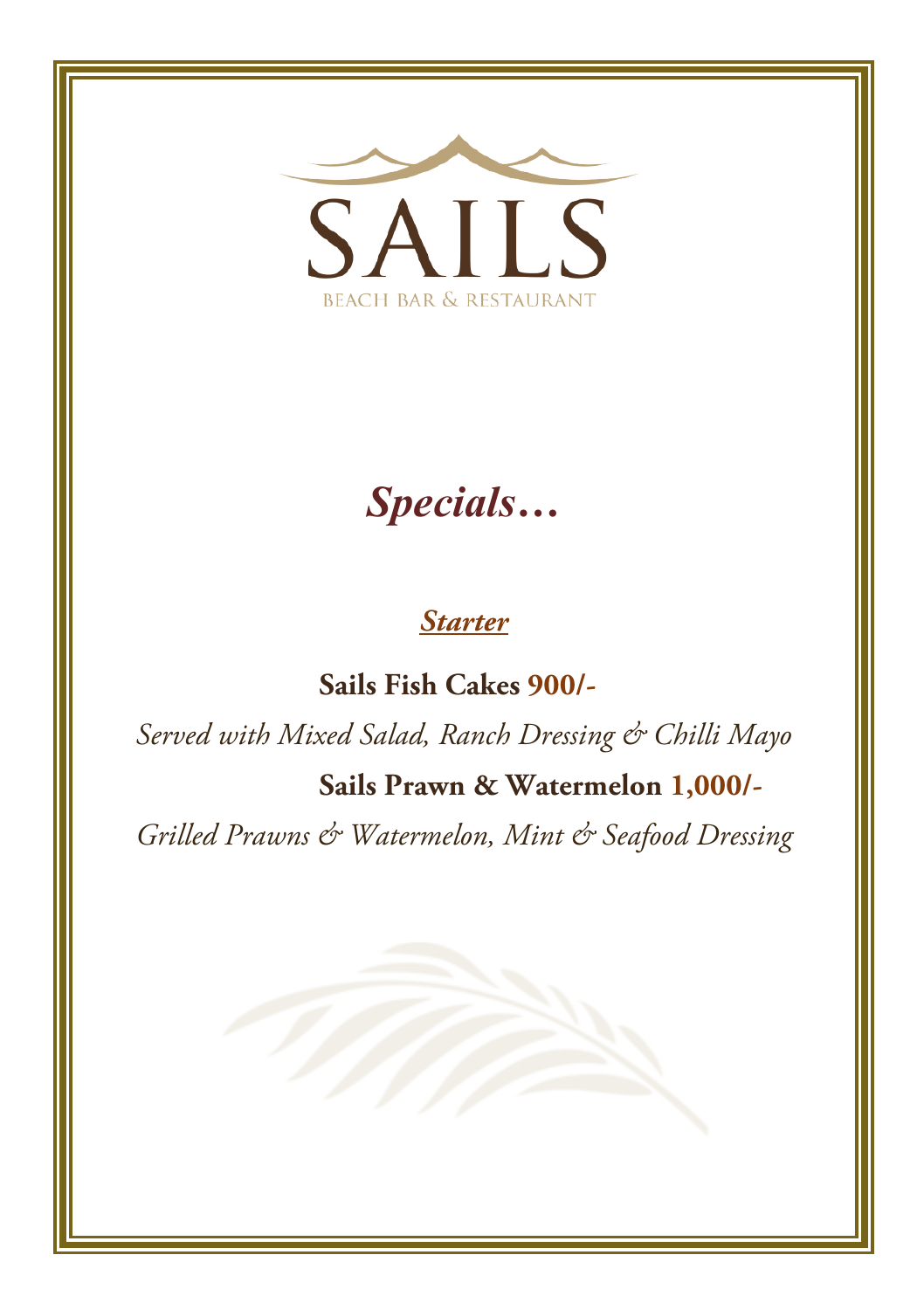

### *Dessert Menu*

**Banoffee Pot 700/- Chocolate Mug Cake 700/- Chocolate Mousse 650/- Passion Mousse 650/- Crème Caramel 650/- Tiramisu 650/- Nutty Chocolate Brownie 700/-** 

### **Homemade Ice-Cream 200/- Per Scoop**

*Vanilla, Chocolate, Strawberry, Banana, Stracciatella, Coconut, Peanut Butter, Coffee, Mint, After Eight, Cashewnut*

### **Homemade Sorbet 200/- Per Scoop**

*Passion, Lime, Mango*

# *Coffee & Tea*

**Kenyan Coffee Cafetiere 200/- Per person Cappuccino 250/- Caffe Latte 250/- Caffe Macchiato 250/- Espresso 200/- Double Espresso 250/- Kenyan Tea 150/- Fresh Mint Tea 150/- Herbal Tea 150/- Milkshakes 500/-** 

## *Liqueur Coffee*

**Caribbean -** *Captain Morgan Rum* **650/- Kenyan -** *Kahlua Liquor* **650/- Irish -** *Jameson Whiskey* **650/- South African -** *Amarula Liquor* **650/-**

All prices are inclusive of VAT, catering levy & service charge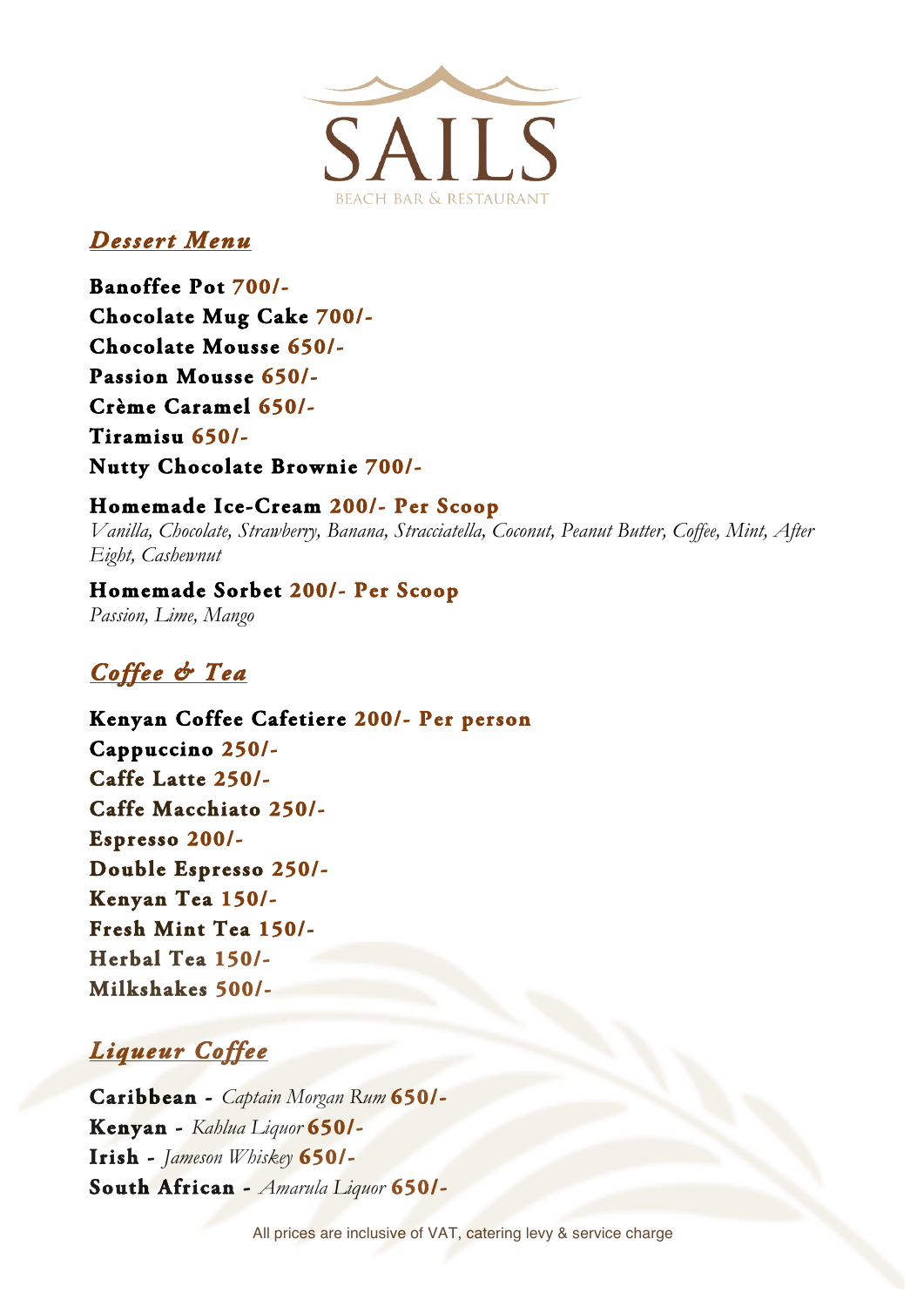

### *Main Course*

**Traditional Fish & Chips 1,200/-** *Beer Batter, Mushy Peas & Tartare Sauce* **Zanzibar Snapper 1,300/-** *Cashew, Chilli & Ginger Crust with a Coconut Tomato Sauce* **Baked Snapper Alla Milanese 1,200/-** *Marinated, Breaded & Baked with Cherry Tomato Salad & Pineapple Sauce* **Sesame Seared Tuna Steak 1,500/-** *Stir-fry Noodles, Seafood Dressing & Nigela Seeds* **Baked Crab Au Gratin 2,000/-** *Crab Meat, White Wine, Cream & Parmesan* **Steamed Ginger Crab 2,000/-** *Crab meat, Crab Claws, & Wasabi Butter* **King Prawn Curry 1,800/-** *Kachumbari, Mango Chutney, Coconut Yoghurt & Poppadum From The Grill*

**Grilled Thai Spiced Snapper 1,200/-** *Mango & Cherry Tomato Salsa & Balsamic Reduction* **Snapper Alla Muniere 1,200/-** *Served with Braised Spinach & Lemon, Parsley Butter Sauce* **Grilled Prawns 2,000/-** *Couscous Salad, Ranch Dressing & Garlic Lemon Butter* **Grilled Mixed Seafood Platter 3,000/-** *Lobster, Snapper, Prawns, Calamari, Crab & Garlic Butter* **Grilled Lobster 3,500/-** *Marinated & Served with Garlic Butter Sauce* **Creamy Tuscan Garlic Chicken 1,400/-**

*Sundried Tomato & Spinach in a Creamy Garlic Sauce* **Sails Surf n' Turf 2,500/-** *Fillet Steak, Crab Cake and Grilled Prawns with Choice of Sauce: 'see below'* 

#### **Grilled Fillet Steak 1,600/-**

*Onions Jam, Balsamic Roast Tomato, Red Wine Reduction & Choice of Either: BBQ, Black Pepper, Blue Cheese, Béarnaise, Garlic Butter or Wasabi Butter*

#### *Side Orders*

*Choose from: Mashed Potato, French Fries, Mixed Salad, Seasonal Vegetables, Pilau Rice or Onion Rings Please Note; ask your waiter which main course is served with a side dish. Additional side dishes are charged at* **250/-**